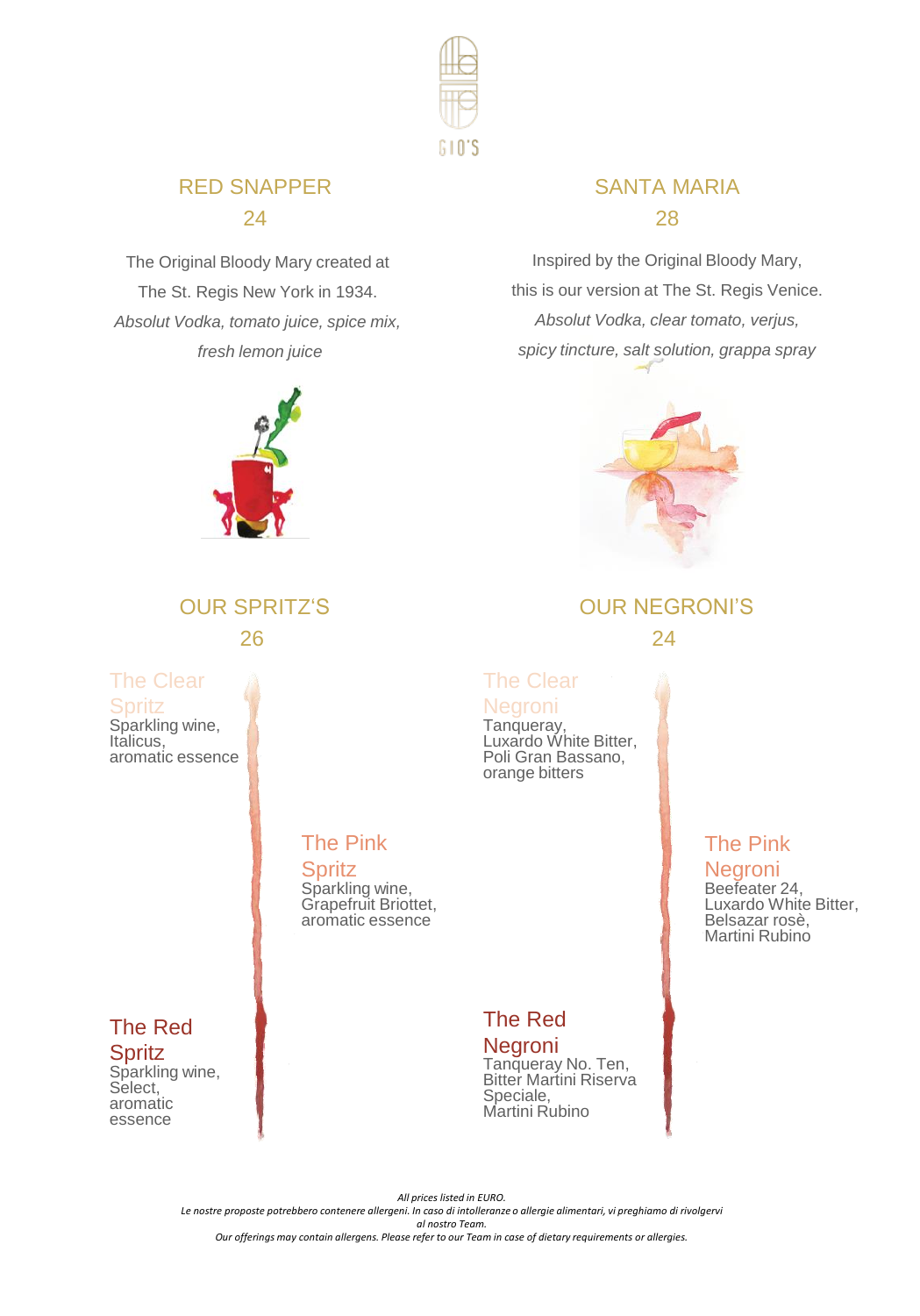

### BARTENDERS SELECTION 24

DOGE'S TIPPLE Select, artichoke infused Vermouth, Amaro Venesian

CLOVER CLUB Gin, fresh lemon juice, raspberry syrup, egg whites

NAKED & FAMOUS Mezcal, Aperol, Yellow Chartreuse, fresh lime juice

OLD CUBAN Dark Rum, fresh lime juice, sugar syrup, fresh mint, sparkling wine

PAI OMA Tequila, fresh lime juice, grapefruit soda, agave nectar

MINT JULEP Cognac, fresh mint, sugar syrup

PENICIL LIN Scotch Whisky, fresh lemon juice, honey & ginger syrup, hint of smoke

BASIL SMASH Martini Ambrato, fresh basil, olive bitters

HONEY BEER Beer, Italicus, honey, Lillet Blanc, orange bitters

### WINE SELECTION

#### BUBBLES

| PROSECCO BISOL JEIO          | 16/80  |
|------------------------------|--------|
| <b>FERRARI PERLE' BIANCO</b> | 20/120 |
| R DE RUINART                 | 28/150 |
| VEUVE CLICQUOT ROSÈ          | 35/200 |
| KRUG GRANDE CUVÉE            | 70/400 |

#### WHITE WINES

| SOAVE IL CASALE '19          | 16/80  |
|------------------------------|--------|
| <b>RIESLING TROKEN '21</b>   | 18/90  |
| CERVARO DELLA SALA '20       | 30/150 |
| POUILLY FUME' LADOUCETTE '19 | 38/180 |

#### RED WINES

| VALPOLICELLA BONACOSTA '21 | 16/80  |
|----------------------------|--------|
| PINOT NOIR CLOUDY BAY '20  | 24/120 |
| CHIANTI B.PASSIGNANO '18   | 30/150 |
| TIGNANELLO '19             | 60/290 |

#### ROSE'

| ALIE ROSE '21 | 20/90 |
|---------------|-------|

#### **BEERS**

| PERONI NASTRO AZZURRO     | 13 |
|---------------------------|----|
| ASAHI                     | 15 |
| ESTRELLA DAMM GLUTEN FREE | 13 |
| GUINNESS                  | 15 |
| <b>BIBOCK AMBER</b>       | 15 |
| TOURTEL ALC.FREE          | 13 |

### COCKTAIL OF THE MONTH

#### 26

### ORIENTAL SHAPES

*Cocktail dedicated to the venetian architect Carlo Scarpa and his Japonism.* Nikka coffey malt, Amaro Cipriani, Oriental tea syrup, Peychaud's bitters, Cedarwood essence

*All prices listed in EURO. Le nostre proposte potrebbero contenere allergeni. In caso di intolleranze o allergie alimentari, vi preghiamo di rivolgervi al nostro Team.*

*Our offerings may contain allergens. Please refer to our Team in case of dietary requirements or allergies.*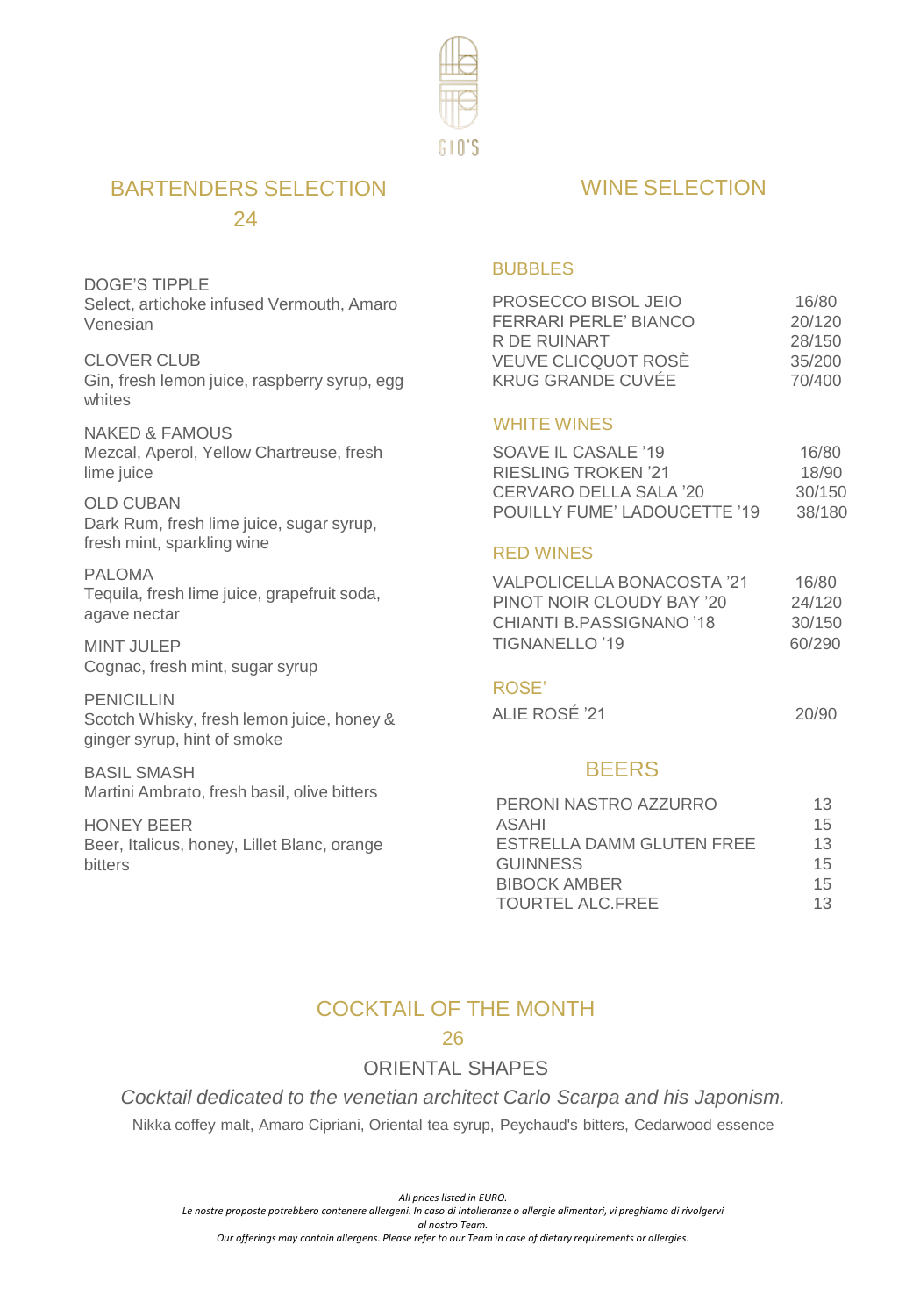

### BAR WINE SELECTION

#### **SPARKLING WINE**

| FERRARI GIULIO RISERVA DEL FONDATORE 2008<br>Cantine Ferrari - Chardonnay 100%                                     | 200 |
|--------------------------------------------------------------------------------------------------------------------|-----|
| FRANCIACORTA BELLAVISTA BRUT SATÈN 2016<br>Bellavista - Chardonnay 80% Pinot Bianco 20%                            | 130 |
| FRANCIACORTA VINTAGE COLLECTION DOSAGE ZERO 2016<br>Ca' del Bosco - Chardonnay 65% Pinot Bianco 13% Pinot Nero 22% | 110 |
| RUINART BLANC DE BLANC BRUT<br>Ruinart - Chardonnay 100%                                                           | 160 |
| BILLECART-SALMON BRUT RÉSERVE<br>Billecart-Salmon - Pinot Meunier 40% Pinot Noir 30% Chardonnay 30%                | 140 |
| BOLLINGER SPECIAL CUVÉE<br>Bollinger, - Pinot Noir 60% Chardonnay 25% Pinot Meunier 15%                            | 140 |
| BOLLINGER LA GRANDE ANNÉE 2012<br>Bollinger, - Pinot Noir 65% Chardonnay 35%                                       | 450 |
| EXTRA BRUT BLANC DE BLANCS SUBSTANCE<br>Jacques Selosse - Chardonnay 100%                                          | 880 |
| LOUIS ROEDERER CRISTAL 2013<br>Louis Roederer - Pinot Noir 60% Chardonnay 40%                                      | 590 |
| LOUIS ROEDERER CRISTAL ROSÈ 2005<br>900<br>Louis Roederer - Pinot Noir 58% Chardonnay 42%                          |     |
| DOM PERIGNON VINTAGE BRUT 2010<br>Moët & Chandon - Chardonnay 46% Pinot Noir 54%                                   | 500 |
| DOM PERIGNON P2 DEUXIÉME PLÈNITUDE 2002<br>Moët & Chandon - Chardonnay 55% Pinot Noir 45%                          | 890 |
| DOM PÈRIGNON VINTAGE ROSÈ 2005<br>Moët & Chandon - Pinot Noir 63% Chardonnay 37%                                   | 800 |
| KRUG GRANDE CUVÉE<br>Krug - Pinot Noir 43% Chardonnay 35% Pinot Meunier 22%                                        | 400 |
| KRUG VINTAGE BRUT 2004<br>Krug - Pinot Noir 46% Chardonnay 29% Pinot Meunier 25%                                   | 820 |
| <b>KRUG BRUT ROSÉ</b><br>Krug - Pinot Noir 100%                                                                    | 760 |
| RUINART DOM RUINART BRUT 2009<br>Ruinart - Chardonnay 100%                                                         | 600 |
| LAURENT-PERRIER CUVÉE ROSE<br>Laurent-Perrier - Pinot Noir 100%                                                    | 220 |
| VEUVE CLIQUOT-PONSARDIN SAINT-PÉTERSBOURG<br>V. Clicquot-Ponsardin - Pinot Noir 55% Chardonnay 30% Meunier 15%     | 150 |
| VEUVE CLIQUOT-PONSARDIN BRUT ROSÈ<br>V.Clicquot-Ponsardin - Pinot Noir 55% Chardonnay 30% Meunier 15%              | 180 |

#### **WHITE WINE**

| VENUSA BIANCO 2018<br>Venissa - Dorona 100%                                              | 150 |
|------------------------------------------------------------------------------------------|-----|
| VINTAGE TUNINA 2018<br>Jermann - Sauvignon, Chardonnay, Malvasia, Ribolla Gialla         | 150 |
| RONCO DELLE CIME 2019<br>Venica&Venica - Friulano 100%                                   | 100 |
| RONCO DELLE MELE 2020<br>Venica&Venica - Sauvignon 100%                                  | 120 |
| ROSSJ BASS 2020<br>Gaja - Chardonnay 100%                                                | 180 |
| GAJA & RFY 2017<br>Gaja - Chardonnay 100%                                                | 450 |
| CA'MARCANDA VISTAMARE 2020<br>Cà Marcanda Gaja - Vermentino 60% Viognier 40%             | 100 |
| CHABLIS 1er CRU LES VAILLONS VIEILLES VIGNES 2019<br>Domaine Laroche - Chardonnav 100%   | 150 |
| POUILLY FUMÉ DE LADOUCETTE 2018<br>Château de Nozet De Ladoucette - Sauvignon Blanc 100% | 180 |
| MEURSAULT 2019<br>Domaine Francois Mikulski - Chardonnav 100%                            | 260 |

#### **RED WINE**

| AMARONE DELLA VALPOLICELLA CLASSICO COSTASERA 2016<br>Masi - Corvina 70% Rondinella 25% Molinara 5%            | 120 |
|----------------------------------------------------------------------------------------------------------------|-----|
| AMARONE DELLA VALPOLICELLA CLASSICO 2011<br>Quintarelli - Corvina 55% Rondinella 30% Nebbiolo 5% Sangiovese 5% | 550 |
| LA POJA 2015<br>Allegrini - Corvina Veronese 100%                                                              | 300 |
| DUCA ENRICO 2011<br>Duca di Salaparuta - Nero d'Avola 100%                                                     | 150 |
| BAROLO CLASSICO 2016<br>Pio Cesare - Nebbiolo 100%                                                             | 190 |
| BARBARESCO 2017<br>Gaia - Nebbiolo 100%                                                                        | 420 |
| <b>LANGHE SORI' TILDIN 2014</b><br>Gaia - Nebbiolo 100%                                                        | 780 |
| BOLGHERLORNELLAIA SUPERIORE 2018<br>Ornellaia - Merlot 51% Cab. Sauvignon 40% Cab. Franc 7% P.Verdot 2%        | 550 |
| BOLGHERI SASSICAIA 2016<br>Tenuta San Guido - Cabernet Sauvignon 85% Cabernet Franc 15%                        | 700 |
| BRUNELLO DI MONTALCINO PIAN DELLE VIGNE 2016<br>Marchesi Antinori - Sangiovese 100%                            | 150 |
| BRUNELLO DI MONTALCINO BIONDI SANTI 2015<br>Tenuta Greppo - Sangiovese Grosso 100%                             | 350 |
| TURRIGA ISOLA DEI NURAGHI 2010<br>Argiolas - Cannonau 85% Bovale 5% Carignano 5% Malvasia Nera 5%              | 180 |
| GEVREY-CHAMBERTIN 2016<br>Louis Jadot - Pinot Noir 100%                                                        | 200 |
| NUITS SAINT-GEORGES 1ER CRU LES DAMODES 2012<br>Domaine Jayer-Gilles - Pinot Noir 100%                         | 300 |

All proposte potrebbero contenere allergieni. In caso di intilita.<br>Involte proposte potrebbero contenere allergieni. In caso di intolleranze o allergie alimentari, vi preghiamo di<br>Our offerings may contain allergens. Pleas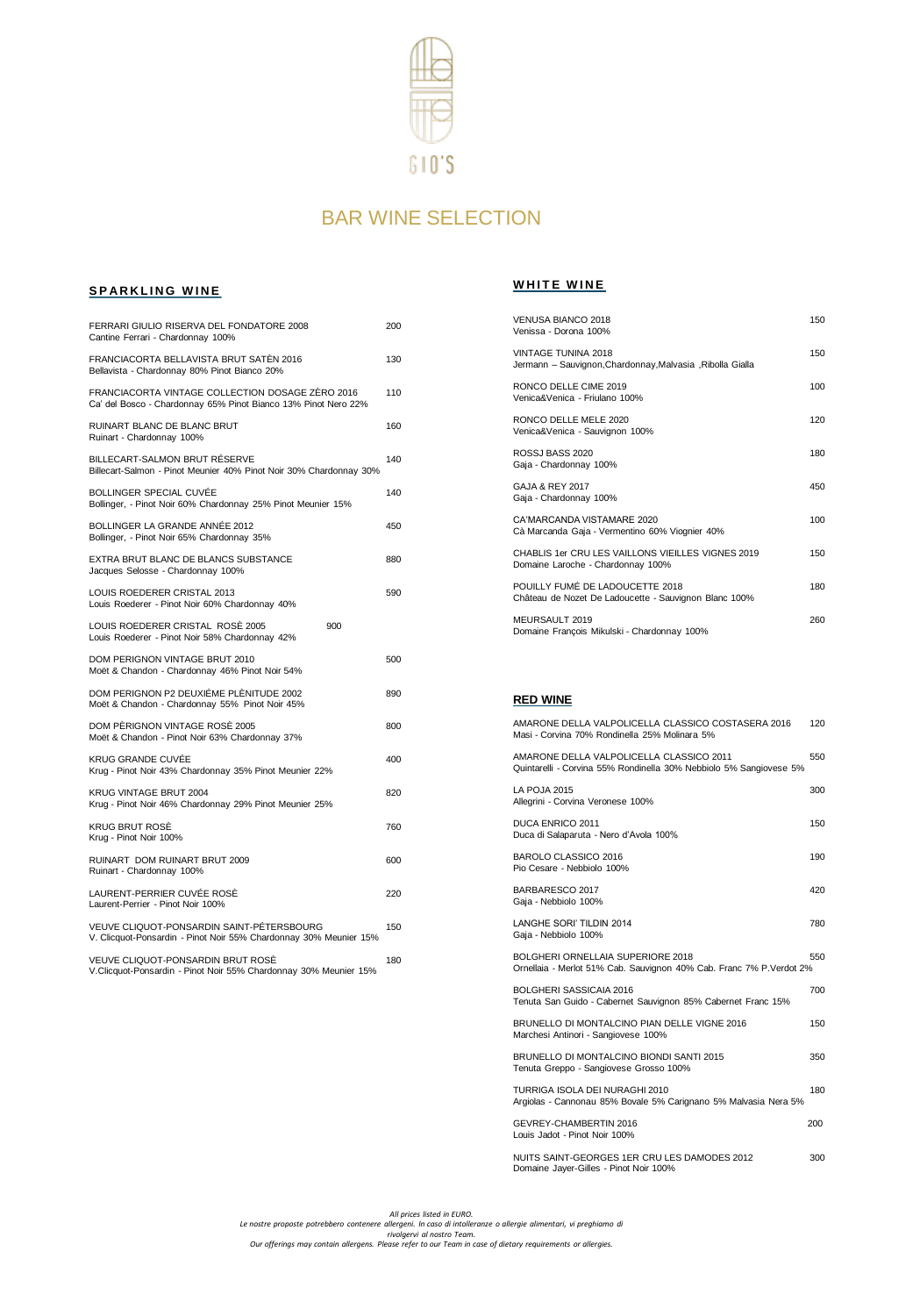

### GIN

| <b>Beefeater</b>    | 14 |
|---------------------|----|
| Beefeater 24        | 16 |
| Star of Bombay      | 18 |
| Tangueray           | 15 |
| Tangueray N. Ten    | 18 |
| Hendrick's          | 19 |
| Monkey 47           | 24 |
| Plymouth            | 20 |
| Marconi             | 16 |
| Fred Jerbis         | 20 |
| Mare                | 23 |
| Hayman's Old Tom    | 16 |
| <b>Malfy Limone</b> | 19 |
| Villa Ascenti       | 22 |
|                     |    |

# RUM & CACHACA

| Bacardi 8               | 15 |
|-------------------------|----|
| Zacapa 23               | 27 |
| Zacapa XO               | 50 |
| El Dorado 15            | 30 |
| Diplomatico Res. Ex. 22 |    |
| <b>Hampden Estate</b>   | 22 |
| J. Bally 12             | 40 |
| Yaguara Cachaca         | 18 |
|                         |    |

# VODKA

| Absolut             | 14 |
|---------------------|----|
| <b>Absolut Elyx</b> | 22 |
| <b>Belvedere</b>    | 18 |
| Ketel One           | 18 |
| Chase Potato        | 24 |
| Chase Smoked        | 28 |
| Ciroc               | 20 |
| <b>Grey Goose</b>   | 20 |
| Stoli Elit          | 25 |
| Beluga Gold         | 50 |
| <b>Beluga Noble</b> | 22 |
|                     |    |

# TEQUILA - MEZCAL & **SOTOL**

| Casamigos Anejo      | 32 |
|----------------------|----|
| Casamigos Blanco     | 28 |
| Casamigos Reposado   | 30 |
| Don Julio Reposado   | 22 |
| Don Julio 1942       | 60 |
| Olmeca Blanco        | 14 |
| Olmeca Reposado      | 14 |
| Patron Reposado      | 20 |
| Casamigos Mezcal     | 32 |
| Vida Mezcal          | 20 |
| La Venenosa Raicilla | 35 |
| La Higuera Sotol     | 16 |

# GRAPPA & PISCO

| Antinori Tignanello  | 24 |
|----------------------|----|
| Domenis Storica Nera | 20 |
| Nonino Moscato       | 14 |
| Nonino Optima        | 14 |
| Po di Poli Aromatica | 14 |
| Poli Vespaiolo       | 24 |
| Poli Sassicaia       | 32 |
| Prime Uve Nere       | 18 |
| La Diablada Pisco    | 22 |

*All prices listed in EURO.* 

*Le nostre proposte potrebbero contenere allergeni. In caso di intolleranze o allergie alimentari, vi preghiamo di rivolgervi al nostro Team.*

*Our offerings may contain allergens. Please refer to our Team in case of dietary requirements or allergies.*